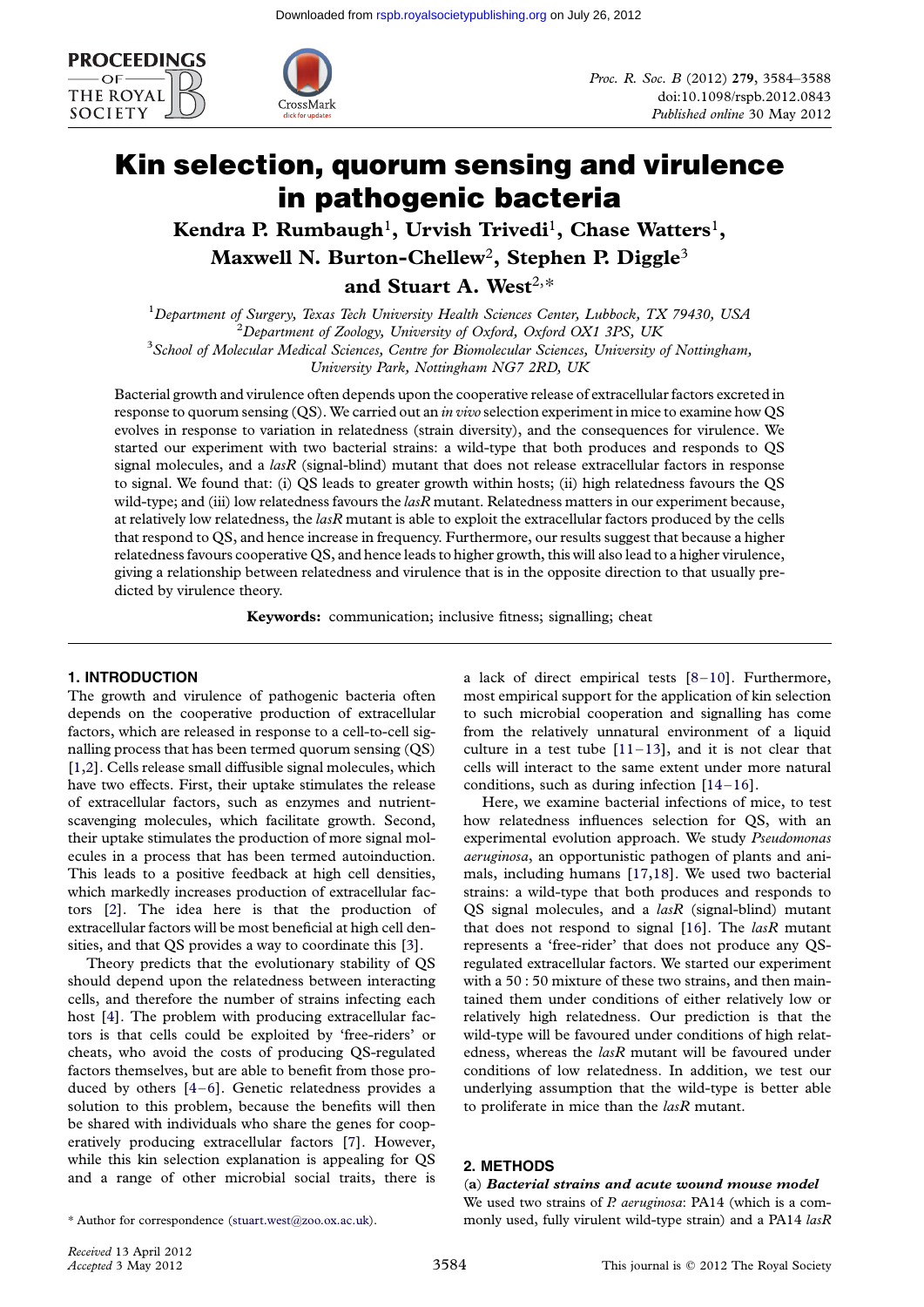

Figure 1. Experimental design. We varied relatedness by infecting each mouse (subpopulation) with either one clone (relatively high relatedness) or 10 (relatively low relatedness) clones. We use black to symbolize mice infected with the normal QS wild-type (PA14), white to symbolize mice infected with the mutant that does not respond to signal (PA14:: $lasR$ ), and grey to symbolize mice infected with a mixture of these two types.

mutant strain  $(PA14::lasR)$ , which does not respond to signal molecule [[16\]](#page-4-0). We used female Swiss Webster mice (Charles Rivers Laboratories, Wilmington, MA) that were  $8-10$ weeks old and weighed approximately 20 g. Before infecting with bacteria, we anesthetized the mice and then shaved their backs before administering a dorsal, full-thickness scald burn that covered approximately 15 per cent of their total body surface. Directly after burning, we infected the wound with  $10^2$  colony-forming units (CFU) of *P. aeruginosa*, injected subcutaneously at the wound site. We allowed the bacteria to grow in the infected mice for 24 h, after which we euthanized the mice, excised the wound tissue and removed their livers. We then homogenized all of the tissue in sterile phosphate buffer saline (PBS) and pooled the homogenates. We then serially diluted the pooled homogenates, and plated them onto Pseudomonas isolation agar (PIA), so that we could obtain single colonies for counting.

#### (b) In vivo selection experiment

Our selection experiment contained two treatments: relatively high and relatively low relatedness (figure 1). The variation in relatedness in our experiment is with respect to QS, which is the trait in whose evolution we are interested. We are able to focus on QS because the wild-type and the lasR mutant are initially identical at other parts of the genome, and so there is no genetic variation for other traits to influence selection. We varied relatedness by initiating each mouse infection with either a single clone, to give relatively high relatedness, or with multiple clones, to give relatively low relatedness. In the relatively high relatedness treatment, each mouse is therefore infected with a single clone, which could be either the wild-type or the lasR mutant, and so cells only have the potential to interact with genetically identical cells, corresponding to a relatedness of  $r = 1$  [\[19](#page-4-0)]. In contrast, in the relatively low relatedness treatment, each mouse is infected with multiple clones, allowing the potential for both the wild-type and the  $lasR$  mutant to be in the same mouse. In this case, cells have the potential to interact with both different and identical cells, corresponding to a relatedness of  $r < 1$  [[19](#page-4-0)]. For example, if there was an equal mixture of  $lasR$  and wild-type cells in a host, and both types were equally abundant in the population more generally, then this would correspond to a relatedness of  $r = 0.5$  [\[19](#page-4-0)] The abundance in the population must be specified, because r depends on genetical similarity relative to the population.

We started the high relatedness treatment by infecting three mice with PA14, and three mice with the lasR mutant. After 24 h growth, we pooled the samples from these mice and randomly isolated five individual P. aeruginosa clones. Each of these clones would be either a wild-type or a lasR mutant. We grew each of these clones overnight separately in Luria Bertani (LB) broth at  $37^{\circ}$ C, shaking at 250 r.p.m., and used each of them to infect a single mouse. After 24 h growth, we harvested and sampled the bacteria in the same way, initiating five new mouse infections. In each round of growth, we therefore divided the population into five subpopulations, each housed within a mouse. The key points here are that in our high relatedness treatment: (i) each mouse is infected by only one clone, which will be either the wild-type or the  $lasR$  mutant, and so these two different types are not able to interact within mice; and (ii) global competition occurs between the bacteria from different mice, as when there is a higher growth rate within an individual mouse, then the bacteria from this mouse will contribute a higher proportion of the bacteria pooled from all the mice, and so they are more likely to be represented in the bacteria chosen to initiate the next passage.

In contrast, in our low relatedness treatment, we used multiple clones to initiate each mouse infection. In the first round, we infected three mice with a 50 : 50 mixture of PA14 and the  $lasR$  mutant. Then, in all subsequent rounds, we initiated each infection with an equal mixture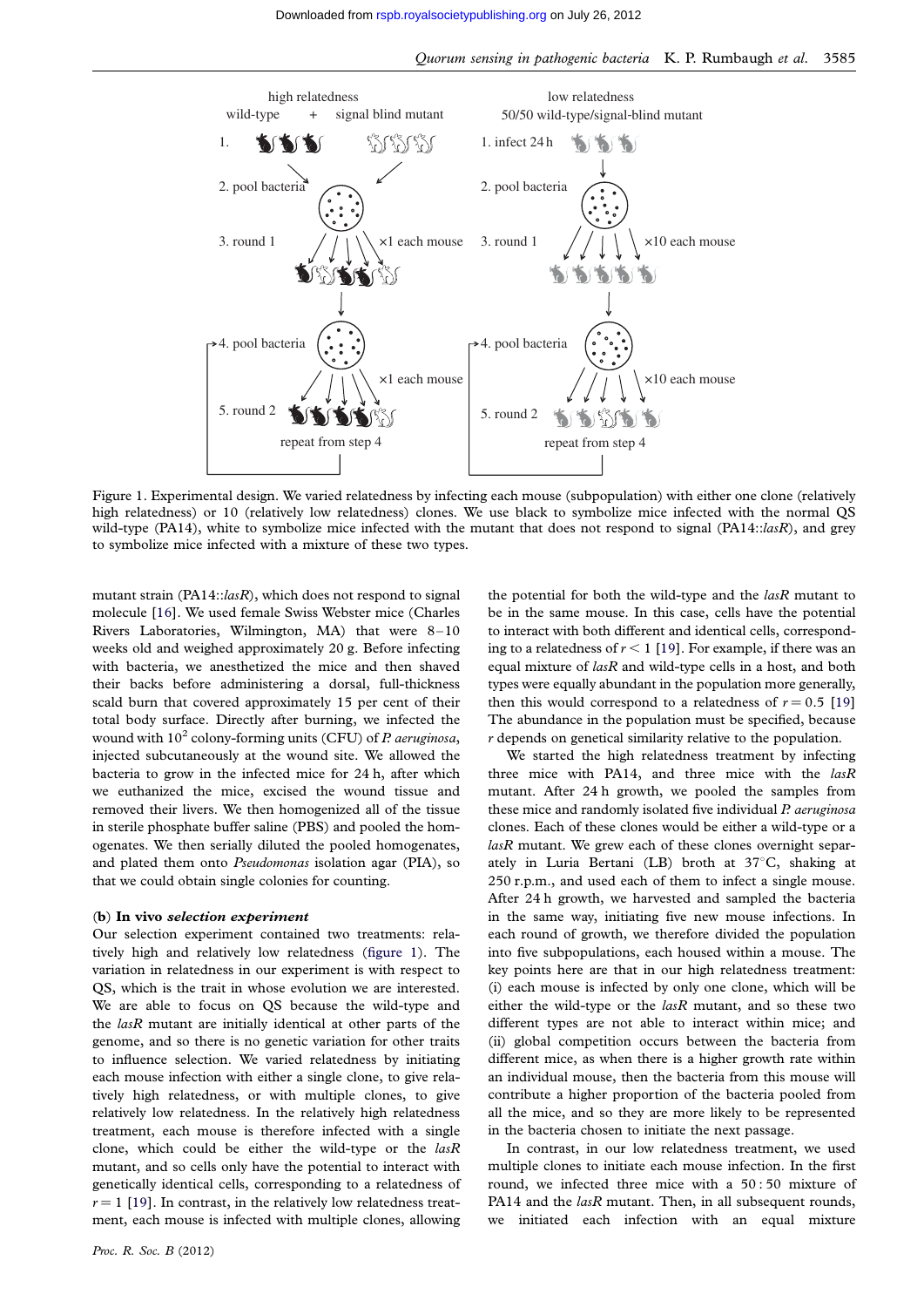<span id="page-2-0"></span>3586 K. P. Rumbaugh et al. Quorum sensing in pathogenic bacteria



Figure 2. Quorum sensing is favoured by higher relatedness. The proportion of QS individuals (wild-type) is plotted against rounds of selection. Error bars represent the s.d. of three independent replicate selection lines per treatment. Circles denote high relatedness, whereas squares denote low relatedness.

 $(10^2 \text{ each})$  of 10 clones. In order to calculate the relative frequency of *lasR* mutants after each round of infectivity, we also plated wound homogenates onto PIA containing gentamicin (100  $\mu$ g ml<sup>-1</sup>). We were able to distinguish *lasR* mutants from PA14 on this media, because the mutants harbour a gentamicin resistance cassette. The key point here is that in our low relatedness treatment, each mouse is infected by a mixture of clones, which can be a mixture of both the wild-type and the  $lasR$  mutant, and so these two different types are able to interact within mice. This allows competition within hosts, where the  $lasR$  mutant could potentially exploit the extracellular factors produced by the wild-type, as well as between the bacteria from different mice.

We repeated this experiment three times, giving a total of six replicate selection lines (three at high relatedness and three at low). We repeated the selective regime for up to six passages through novel mice, with some selection lines being terminated earlier because either the wild-type or the lasR mutant had gone to fixation. Overall, our experiment involved the passaging of bacteria through a total of 191 mice. Our experimental design is analogous to previous in vitro experimental evolution studies examining how population structure and evolution influences the evolution of social traits such as  $OS$   $[11–13,20,21]$  $[11–13,20,21]$  $[11–13,20,21]$  $[11–13,20,21]$  $[11–13,20,21]$ , except that the subpopulations were grown in mice, not test tubes.

# 3. RESULTS

We found that the QS wild-type was favoured under conditions of high relatedness, whereas the  $lasR$  (no response) mutant was favoured under conditions of low relatedness (figure 2;  $F_{(1,4)} = 284.9$ ,  $p < 0.0001$ ). Comparing mice that had been infected with only the QS wild-type or the  $lasR$  mutant, we found that the QS wild-type grew to significantly higher densities (figure 3;  $F_{(1,66)} = 4.3$ ;  $p = 0.043$ ). This result held irrespective of whether we analysed only the wound tissue, or the combined samples from both wound tissue and liver.

We then estimated the virulence consequences of variation in relatedness, by combining the results of this



Figure 3. Bacterial growth in mouse burn wounds. Infections initiated with the QS wild-type grew to higher densities than those initiated with the  $lasR$  mutant. Bacterial density is the estimated number of colony-forming units per gram of tissue. Error bars represent the 95% CI.



Figure 4. Kin selection and virulence. Shown is the predicted mouse mortality rate, 5 days after infection, at the start and end of our selection experiment. A higher relatedness favours QS, which facilitates bacterial growth and hence leads to higher virulence. Circles denote high relatedness, whereas squares denote low relatedness.

selection experiment with data that we have already collected on the mortality rate in infections of mice. Specifically, we have previously found that the percentage of mice that had died 5 days after infection was 100 per cent (9/9), 67 per cent (6/9) and 56 per cent (5/9) for infections initiated with the QS PA14 wild-type, the  $lasR$  mutant and a 50 : 50 mixture of the two, respectively [\[16\]](#page-4-0). Consequently, we estimate that high relatedness would lead to a greater virulence (100% mortality after 5 days) than low relatedness (67% mortality after 5 days; figure 4).

### 4. DISCUSSION

We found that QS was favoured by a relatively high relatedness (figure 2). In the high relatedness treatment, the QS wild-type and lasR mutant occurred in different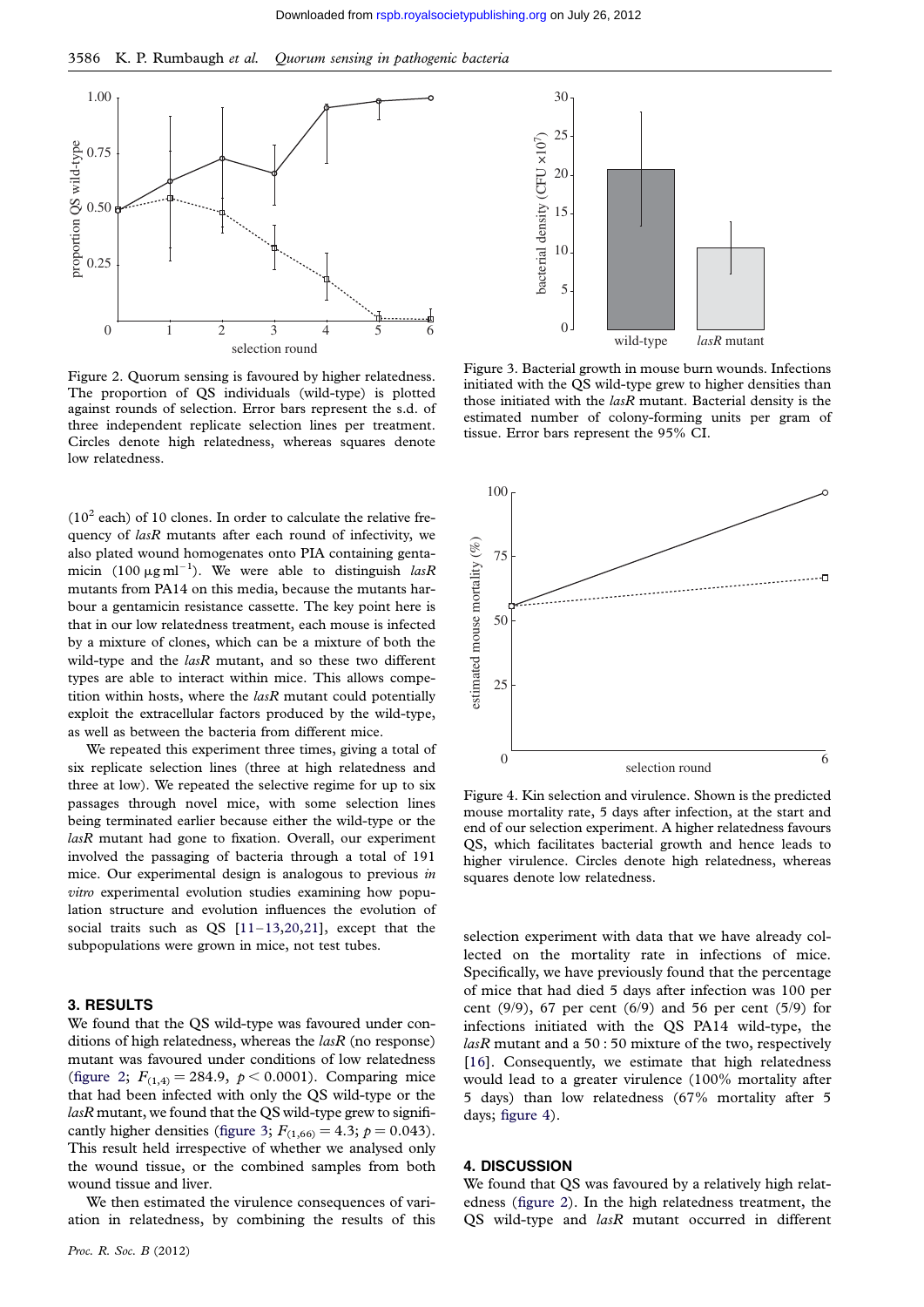mice, and so the greater growth of the QS wild-type [\(figure 3](#page-2-0)) led to the wild-type increasing in frequency until it was fixed at 100 per cent. In contrast, in the low relatedness treatment, the QS wild-type and  $lasR$ mutant were able to co-exist in the same mice. When this happens,  $lasR$  mutants are able to exploit the extracellular factors produced by the QS wild-type, without paying the cost of producing them, and so the lasR mutants increase in frequency [[16](#page-4-0)]. Put simply, conditions of high relatedness mean that cooperators interact with cooperators, and so cannot be exploited, whereas conditions of low relatedness mean that cooperators and cheats can interact, allowing cheats to exploit cooperators. Overall, these results provide clear support for kin selection theory, both as applied to QS and more generally [[4](#page-4-0),[7](#page-4-0),[10,22\]](#page-4-0). Furthermore, by showing how relatedness influences selection on a specific molecular mechanism of pathogenesis, we have demonstrated how social evolution can shape selection on pathogen virulence [\(figure 4](#page-2-0)).

#### (a) Relatedness and quorum sensing

Our experiment examined the consequences of variation in genetical relatedness for a single trait (whether or not to respond to QS), and not across the whole genome. We did this because we were interested in how that trait evolved, and so wished to remove noise due to selection on other traits. If we are interested in how a single trait evolves in response to relatedness, then the relatedness that matters, as defined in Hamilton's rule, is the genetical relatedness of that trait [\[7,19,23](#page-4-0)–[25](#page-4-0)]. More specifically, relatedness is defined statistically as the genetical similarity between social partners relative to the rest of the population [\[19,26\]](#page-4-0). Consequently, in our experiment, a high relatedness means that hosts are infected with either the wild-type or the lasR mutant, such that cells will interact with identical cells, such that the lasR cells are not able to exploit the extracellular factors produced by the wild-type. In contrast, a low relatedness means that hosts can be infected by both the wild-type and the  $lasR$  mutant, such that the  $lasR$  cells are able to exploit the extracellular factors produced by the wild-type.

It is important to distinguish here between experiments with genetic manipulations at a single locus (in this case  $lasR$ ) and more natural scenarios. In experiments such as we have carried out here, there is only genetic variation and hence the potential for relatedness to vary at the loci of interest, with no variation, and hence  $r = 0$ at all other loci (relatedness is defined relative to the population, and so if you are as genetically similar to your social partner as to the whole population, then  $r = 0$ , even if you are genetically identical—this is analogous to why humans should not be expected to be especially altruistic to chimpanzees just because of the high similarity across our genomes [[26](#page-4-0)]). While such manipulations are a bit artificial, they are experimentally useful, because it allows us to focus on selection on a single trait, such as QS.

In contrast, in natural scenarios, relatedness will be more similar across the whole genome [\[19\]](#page-4-0). A key point here is that while it is genetical relatedness at that locus that determines selection on a locus [[7](#page-4-0),[23](#page-4-0)], as emphasized by selection on greenbeard genes [\[7,27,28](#page-4-0)], there is something special about when common ancestry causes genetic relatedness across the genome [[19](#page-4-0)]. Common ancestry causes approximately the same relatedness across all alleles, and hence allows different parts of the genome to pull in the same direction to produce adaptations [\[19](#page-4-0)]. A potentially important complicating factor here, which does not arise in organisms typically used to study social evolution (such as insects and vertebrates), is the potential for horizontal gene transfer, and how it can cause relatedness to vary across the genome [[8](#page-4-0),[29,30\]](#page-4-0). Measuring relatedness in natural populations of microbes, let alone if and how it varies across different social traits, remains a major task [[15](#page-4-0)].

#### (b) Relatedness, strain diversity and virulence

The prediction from our results—that higher relatedness will lead to higher virulence ([figure 4\)](#page-2-0)—is in the direction opposite to that from classical virulence theory. Numerous theoretical models have predicted that a lower relatedness between the parasites infecting a host (higher strain diversity) will lead to greater competition for host resources, and hence selects for a higher growth rate that leads to greater virulence [[31](#page-4-0)–[33](#page-4-0)]. We obtained the opposite result in our experiment, because a higher relatedness favoured greater cooperation between bacterial cells, which facilitates bacterial growth and hence leads to host mortality. This supports the predictions of theoretical models that have allowed for such cooperation [\[5,34,35\]](#page-4-0), and is in agreement with previous empirical work on a bacterial phage [\[36,37\]](#page-4-0).

A key difference here is that classical models assume that growth rate can be varied in response to the level of competition, whereas our results flow from the growth rate, depending upon the level of cooperation [\[5,38,39](#page-4-0)]. It is not that one group of models is wrong and the other correct, but rather that they focus on different types of social interaction, with different mechanisms of pathogenesis (public goods and cooperation versus restraint and a tragedy of the commons). In natural infections, there could be an interaction between these factors, with host mortality placing a cap on the growth rate that would be selected for at high relatedness [[5](#page-4-0)], or even different relationships from other forms of social trait [\[39](#page-4-0)–[41\]](#page-4-0). Within the specific context of our experiment, bacteria were passaged before host death, and so host death per se did not influence selection on QS, although theory suggests that the effects of host death on virulence can be relatively negligible compared with the effect of cooperation [[5\]](#page-4-0). More generally, the majority of 'virulence factors', whose production are associated with virulence in bacterial infections, appear to be extracellular factors [[9](#page-4-0)], and so we would expect that cooperation will be a driving factor in the virulence of bacterial infections.

We thank two anonymous referees for comments, and the Royal Society, Leverhulme Trust, NERC, Howard Hughes Medical Institute (grant through the Undergraduate Science Education Program to Texas Tech University) and the ERC for funding. This study was carried out in strict accordance with the recommendations in the Guide for the Care and Use of Laboratory Animals of the National Institutes of Health. The protocol was approved by the Institutional Animal Care and Use Committee of Texas Tech University Health Sciences Center (protocol number: 07044).